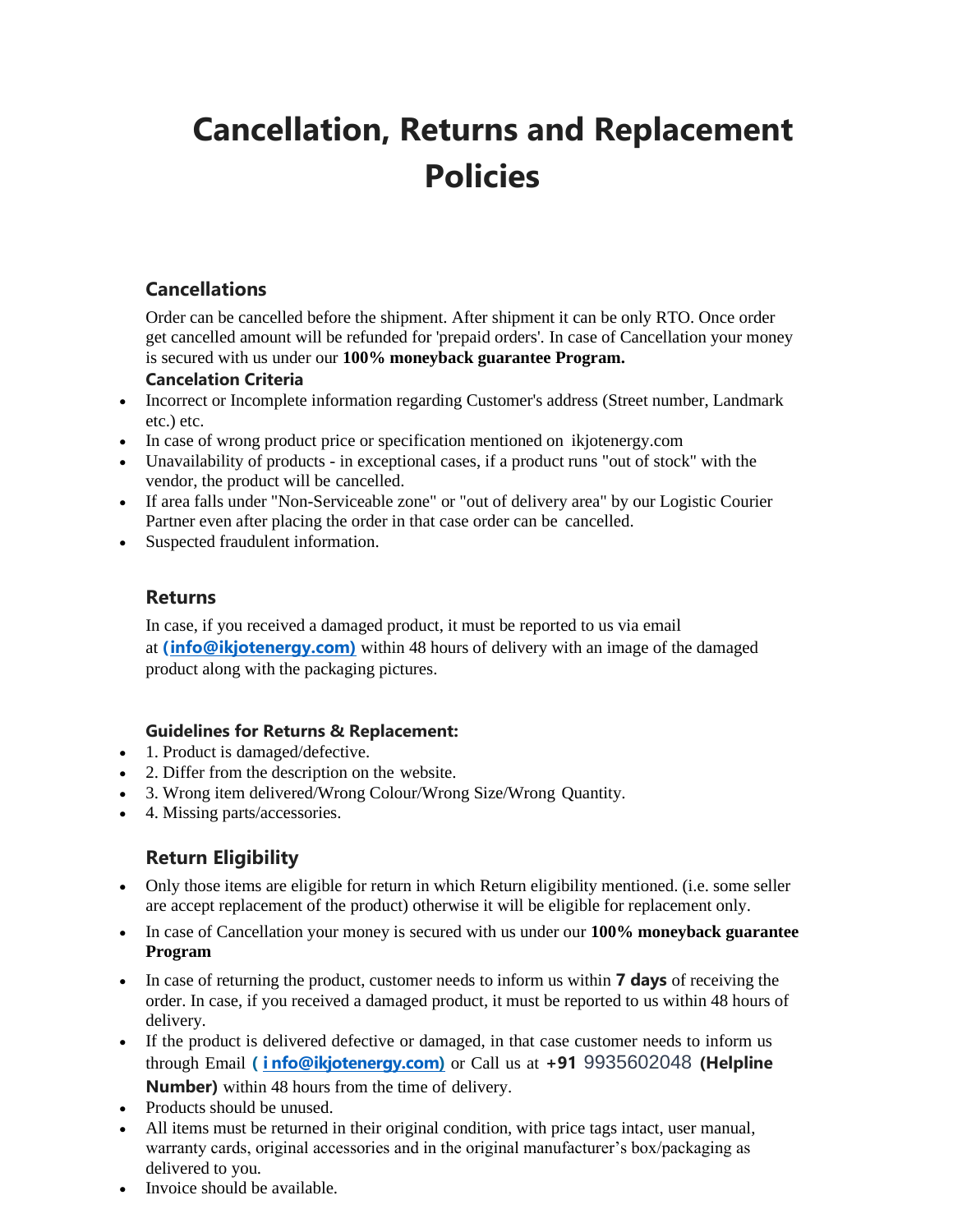• Products marked as "non-returnable" on the product detail page cannot be returned such as Electronics, Cartridges, Safety & consumable items etc.

## **Returning a Product**

There are **2 ways** to Return the product. One is to return the product from our side where we send the courier partner and get the product picked up from customers. However, in some cases if we cannot provide return service then customer needs to send the product to us through India Post only. Once, the product is received by us, then we will reverse the courier charges.

# **Steps to follow to Return a Product**

- Customer needs to inform us through call/email within 7 days of receiving the order.
- Product should be unused.
- Invoice should be available.
- We will raise a request for Reverse pickup and try to arrange it from our end. Once the pickup is arranged our courier partner will collect the product within 2-3 business days.
- Customer needs to pack the product with Brand packing & paste the invoice on it.
- Customer will hand over the product to the courier boy.
- Once the pickup is done, product will be sent to us by the courier partner.
- After receiving the product, quality check will be done over the product by our team which takes 2 days' time.
- If product is found damage/defective by our team, we will try to arrange a replacement; however, it depends on the availability of the product.

In some cases, where our Logistic Service Provider doesn't provide reverse pickup facility, customer will have to send the product on his own only through India post at the below mentioned address after the request for reverse pickup is raised:

A 314, Rajhans Plaza, Indirapuram, Ghaziabad, 201 014, U.P., India Once sent, customer needs to share the Courier slip along with the following bank details at **[info@ikjotenergy.com](mailto:nfo@ikjotenergy.com)**:

- 1. Account number
- 2. Account holder name (Same as registered with ikjotenergy.com)
- 3. IFSC Code
- In case, after receiving the product if we found any discrepancy by our Quality inspection team, we will re-ship product to the customer and in that case customer will have to bear the courier charges for re-shipment in order to receive the product. No courier charges for sending the product will be reimbursed.

#### **Other Terms and Conditions**

- Products marked as "non-returnable" on the product detail page cannot be returned such as Electronics, Cartridges, Safety, Electricals & Car-care.
- Products sold as combo can't be returned individually.

#### **Refunds**

• Once the order gets cancelled, amount will be refunded to the customer based on the payment mode chosen by the customer at the time of placing the order.